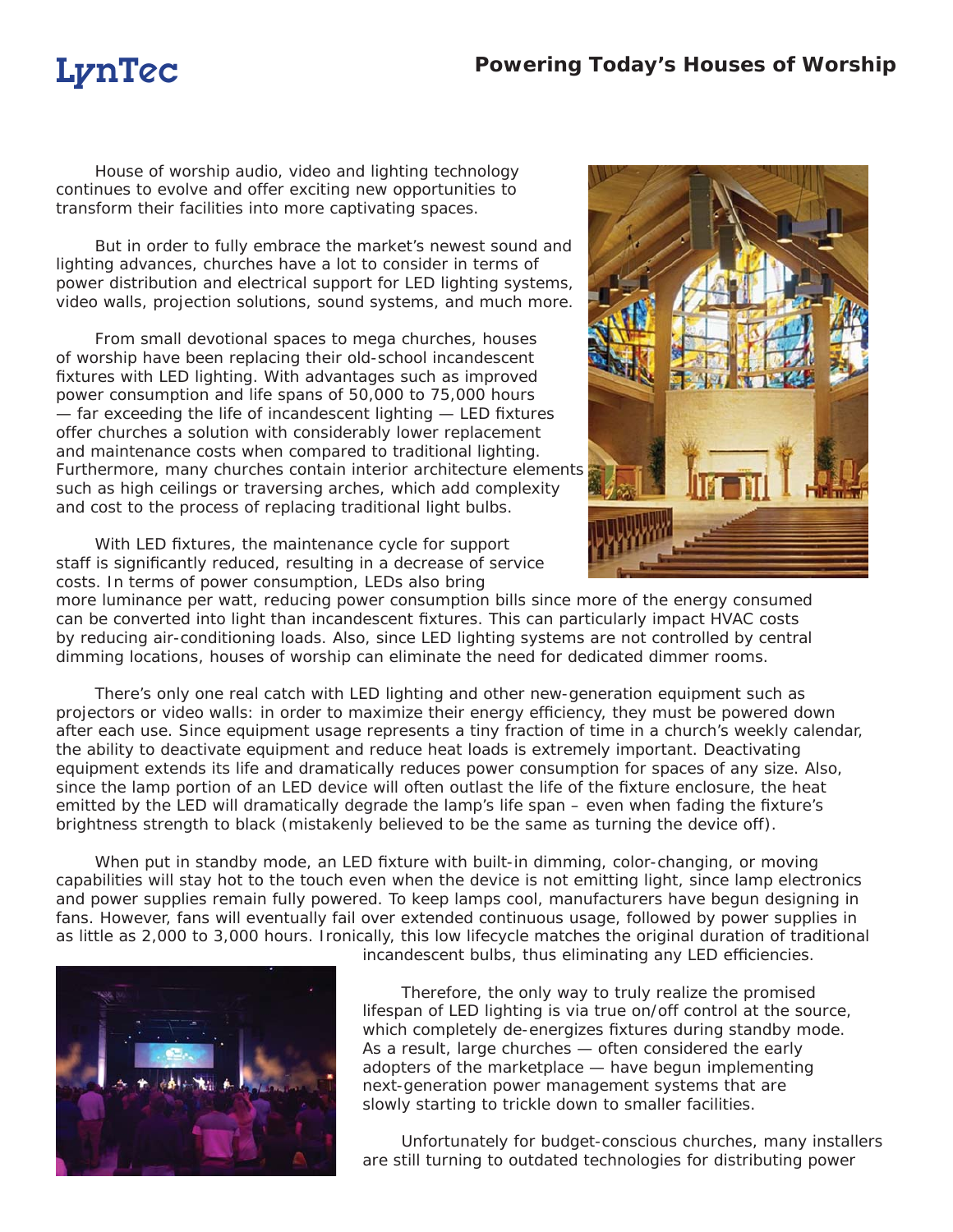in a worship facility. Traditional methods for controlling power loads are based on outlet-type devices, which can be less cost effective when compared to circuit-level control. For instance, in circuits consisting

of five outlets, the equal number of devices will need to be purchased and installed in order to turn outlets on and off — incurring greater costs than simply switching off circuit breakers that are already conveniently installed and accessible. The majority of installers are not currently aware that beyond traditional industrial applications, technologies such as motorized circuit breakers can be easily integrated into more "venue-type" applications.

With intelligent advances such as built-in Web servers, users can now control entire installations from any browser-based device, eliminating the need for users or operators to be onsite to verify or turn off equipment. With the ability to interface with multiple protocols, next-generation electrical panel technology



can also allow integrators to set up and divide circuit breakers into specific zones. Consequently, a single controller can operate up to four panels of motorized circuit breakers, which translates to as many as 168 circuits. These can then be easily sub-sectioned into distinct zones and operated by different protocols. For instance, both moving and multicolored lights could be controlled with DMX within a church's sanctuary area while overhead lights could be operated using

an energy management platform, TCP/IP, RS-232, or contact closures. This ability to mix and match protocols on a per-zone basis is a great example of the enormous flexibility available to houses of worship.

> "For me, network control or signal point-of-control capabilities are the most exciting features of today's power distribution technology," said George Clark, Chief Engineering Officer at Clark. "This allows operators to turn power feeds for lighting or video equipment on or off directly at the circuit level using handheld devices such as smartphones or tablets for remote monitoring and control of all circuits. For instance, a choir director can now ensure that all performance-related equipment has been completely deactivated after a congregation's weeknight choir practice without having to drive out to the actual facility. Instead, equipment power status can be checked directly from home using an iPhone thanks to power distribution technology that houses built-in Web servers. For small venues that do not employ a third-party control system, this new generation of browser-enabled circuit breaker panels lets installers wire tablets in different areas of the facility, creating an innovative solution for controlling entire zones. The result is an extremely cost-effective option that eliminates the need for budget-sensitive venues to purchase additional costly platform management solutions."

Within more modest house of worship venues, technology-related budgets tend to be tight. This is a real challenge for smaller congregations that demand the same functionalities as largersized churches. These capabilities include moving lights, LEDs for color washing, large projection capabilities, and other popular innovations. However, the only major difference in a small and large installation is their size; in other words, smaller churches can achieve the exact same capabilities as the large churches simply by scaling down project scope and using a smaller number of circuits.

When planning the electrical design for venues of 500 seats or less, installers should first determine voltage needs based on the customer's preferences for applications and related components that are adequate for the church's activities. Once this has been established, the next step is to select an adequate power distribution solution for the venue.

Next, a robust technical grounding system should be installed to prevent problems that